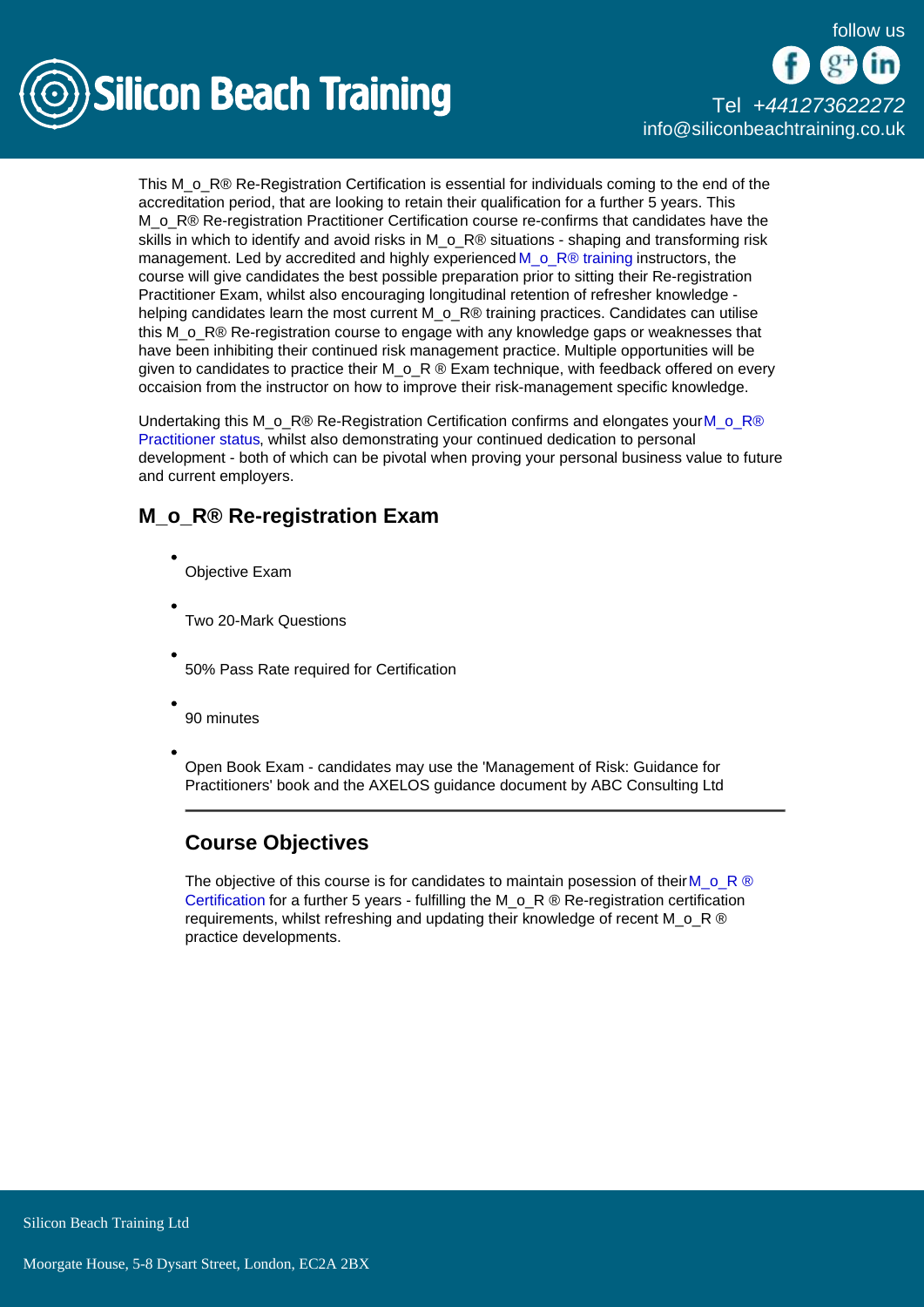

The course will revisit topics that have been studied previously, allowing candidates to refresh their knowledge of the M\_o\_R® Framework

## Overview of Corporate Governance and Risk

- Basic concepts and terms
- History, regulatory and legislative background

### Management of Risk Process Lifecycle

- Examining how risks and issues are initiated
- How risks can be managed from start to finish
- Where the M\_o\_R® framework can be applied

## Making It Work and Getting It Right

Tips, tricks and traps in corporate governance and management of risk

### Frameworks, Tools and Techniques

An overview of the different ways that a framework can be implemented as well as providing a good foundation for understanding the tools, process and techniques that are used in risk management

#### Budgets, Finance - Management of Risk

- Examining the financial aspects of management of risk
- How risk should be budgeted
- How risk fits with financial risk and cost benefit analysis

#### Communicating and Training; Risk Awareness

- How a risk communication strategy could be set up, modified or run
- How to get buy-in and ownership of risk
- What it means to be a risk owner
- How to develop staff awareness

#### Measurement, Control and Reporting

- The best way to use risk assessment and management tools
- How to monitor progress